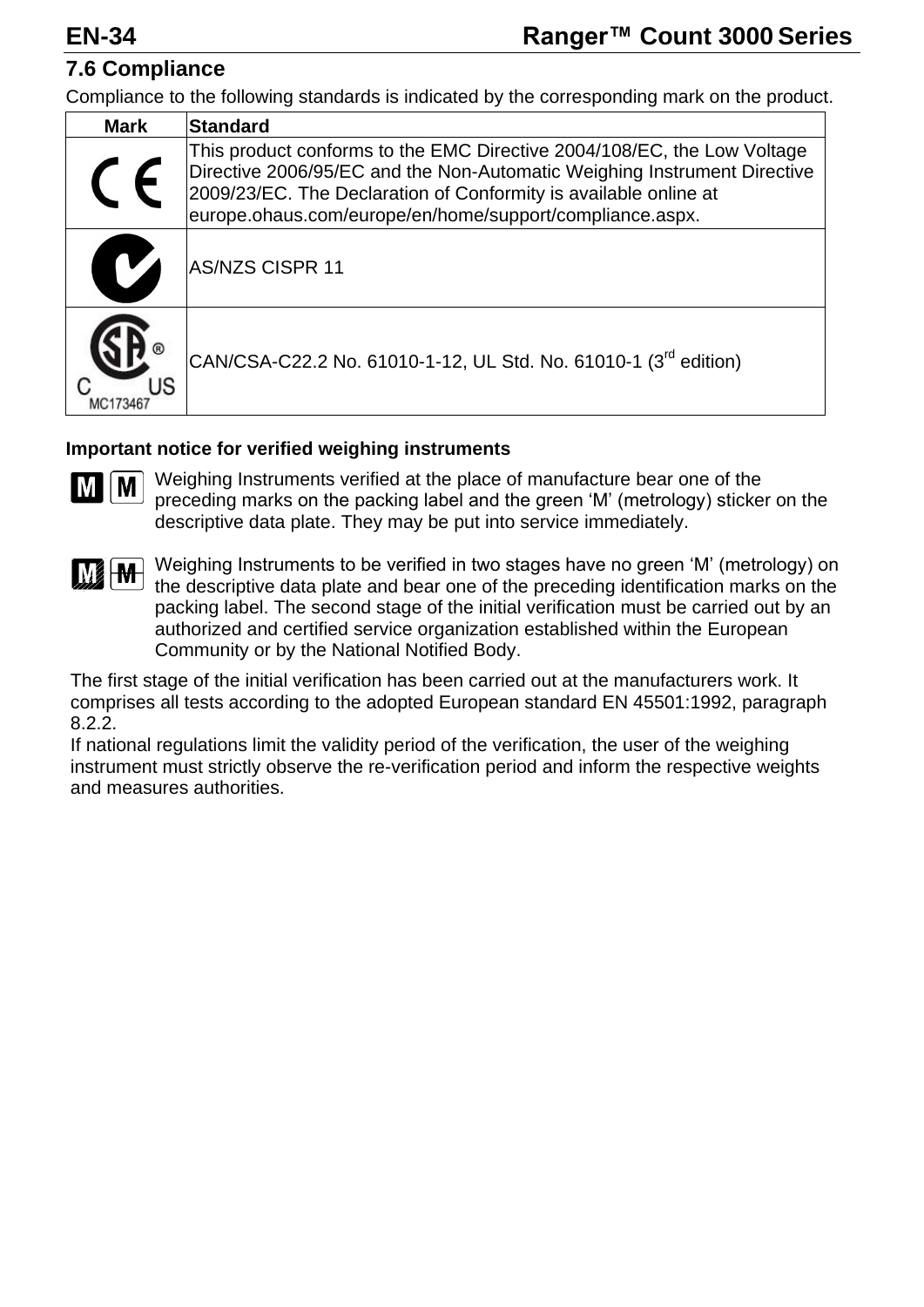# **Ranger™ Count 3000 Series EN-35**



**Disposal** In conformance with the European Directive 2002/96/EC on Waste Electrical and Electronic Equipment (WEEE) this device may not be disposed of in domestic waste. This also applies to countries outside the EU, per their specific requirements.

> The Batteries Directive 2006/66/EC introduces new requirements from September 2008 on removability of batteries from waste equipment in EU Member States. To comply with this Directive, this device has been designed for safe removal of the batteries at end-of-life by a waste treatment facility.

Please dispose of this product in accordance with local regulations at the collecting point specified for electrical and electronic equipment. If you have any questions, please contact the responsible authority or the distributor from which you purchased this device.

Should this device be passed on to other parties (for private or professional use), the content of this regulation must also be related.

Disposal instructions in Europe are available online at europe.ohaus.com/europe/en/home/support/weee.aspx.

Thank you for your contribution to environmental protection.

### **FCC Note**

This equipment has been tested and found to comply with the limits for a Class B digital device, pursuant to Part 15 of the FCC Rules. These limits are designed to provide reasonable protection against harmful interference when the equipment is operated in a commercial environment. This equipment generates, uses, and can radiate radio frequency energy and, if not installed and used in accordance with the instruction manual, may cause harmful interference to radio communications. Operation of this equipment in a residential area is likely to cause harmful interference in which case the user will be required to correct the interference at his own expense.

#### **Industry Canada Note**

This Class B digital apparatus complies with Canadian ICES-003.

#### **ISO 9001 Registration**

In 1994, OHAUS Corporation, USA, was awarded a certificate of registration to ISO 9001 by Bureau Veritus Quality International (BVQI), confirming that the OHAUS quality management system is compliant with the ISO 9001 standard's requirements. On June 21, 2012, OHAUS Corporation, USA, was re-registered to the ISO 9001:2008 standard.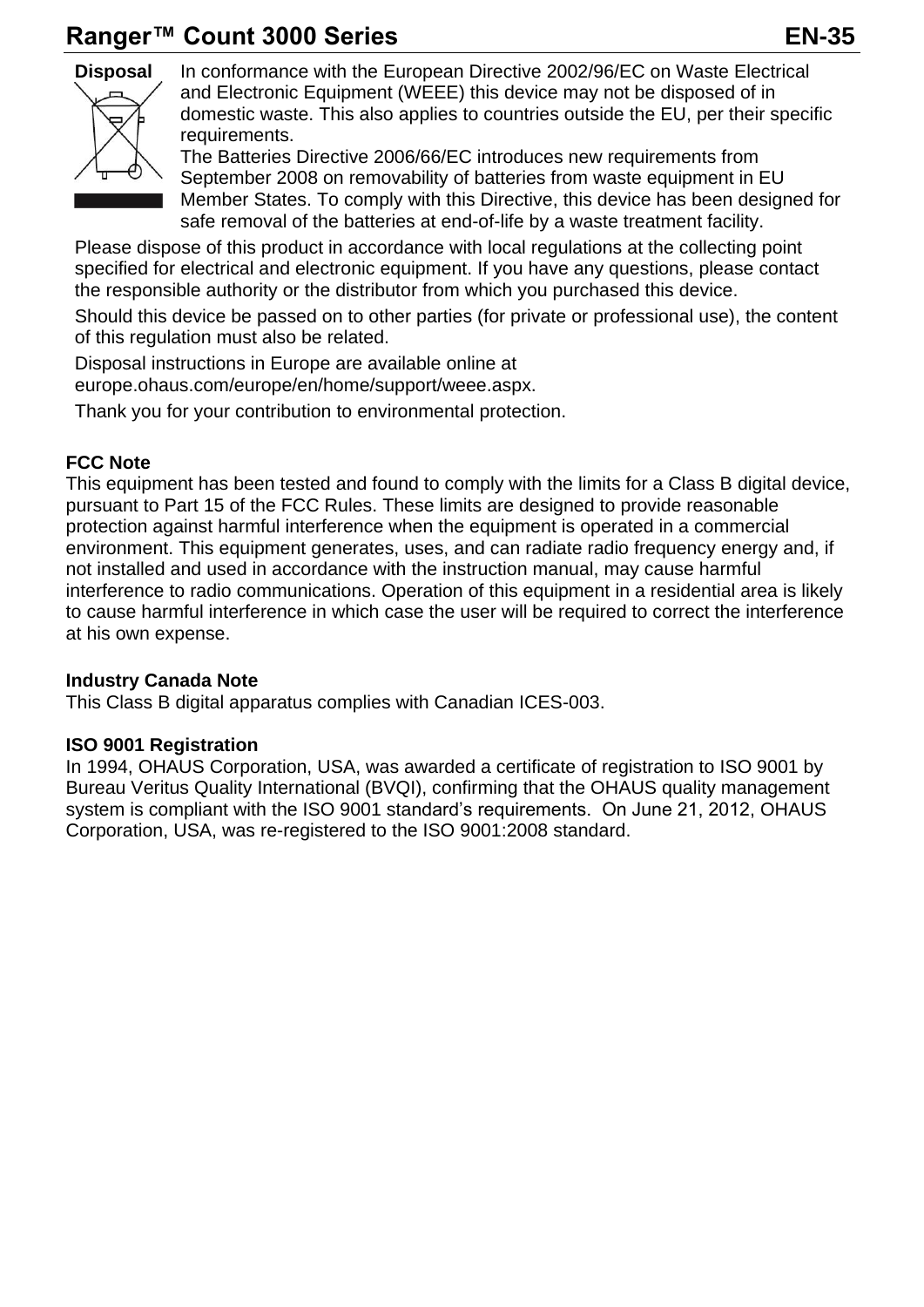## **Limited Warranty**

OHAUS products are warranted against defects in materials and workmanship from the date of delivery through the duration of the warranty period. During the warranty period OHAUS will repair, or, at its option, replace any component(s) that proves to be defective at no charge, provided that the product is returned, freight prepaid, to OHAUS. This warranty does not apply if the product has been damaged by accident or misuse, exposed to radioactive or corrosive materials, has foreign material penetrating to the inside of the product, or as a result of service or modification by other than OHAUS. In lieu of a properly returned warranty registration card, the warranty period shall begin on the date of shipment to the authorized dealer. No other express or implied warranty is given by OHAUS Corporation. OHAUS Corporation shall not be liable for any consequential damages.

As warranty legislation differs from state to state and country to country, please contact OHAUS or your local OHAUS dealer for further details.